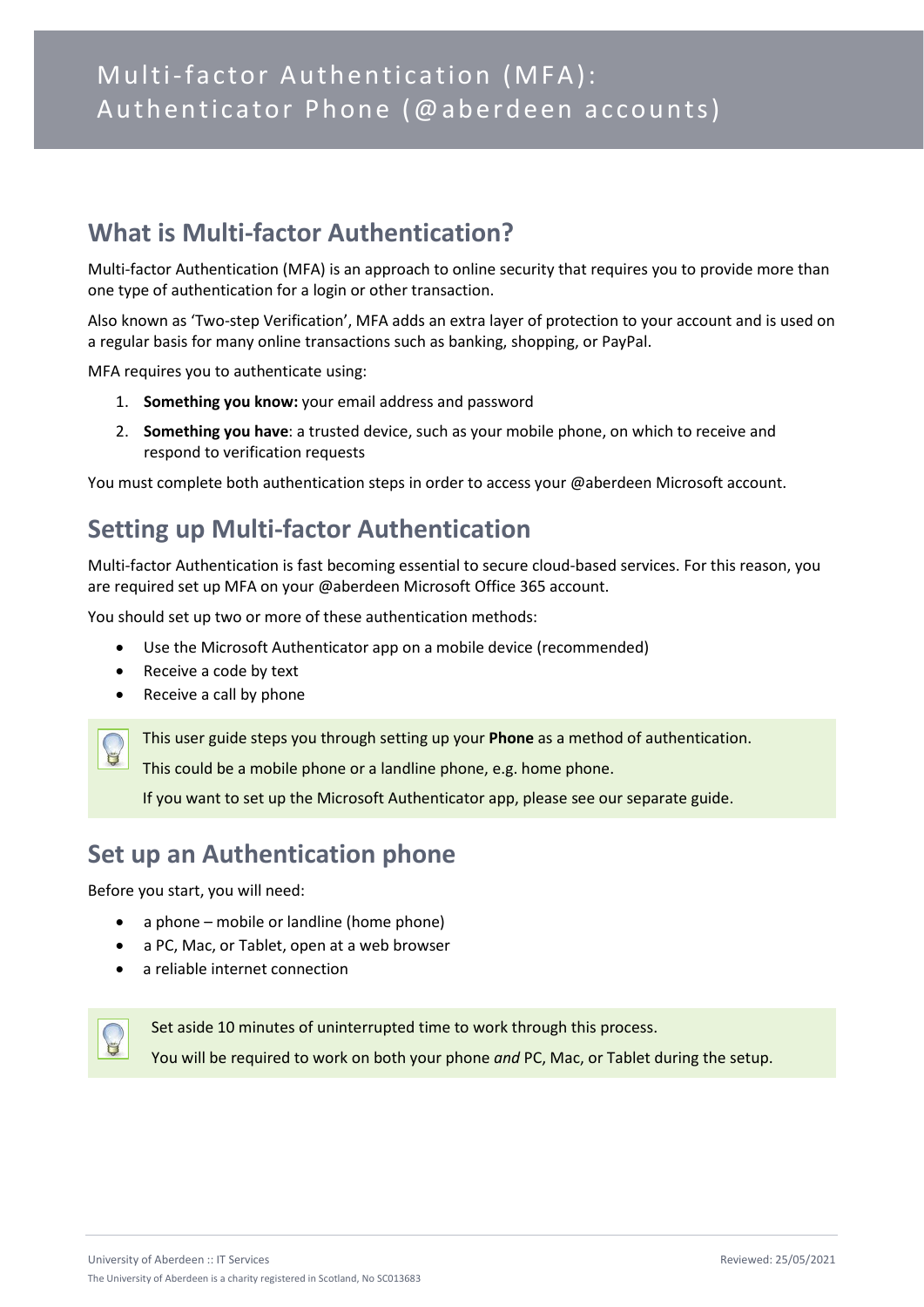### **To set up first Phone**

On your PC, Mac or Tablet 1. Open a browser and go to:<https://aka.ms/setupsecurityinfo> 2. **Sign in** with *your* @aberdeen **email address** e.g. j.bloggs2.18@aberdeen.ac.uk



3. Enter your **password** at the prompt

| <b>Nicrosoft</b>              |         |
|-------------------------------|---------|
| ← i.bloggs2.18@aberdeen.ac.uk |         |
| Enter password                |         |
|                               |         |
| Forgot my password            |         |
|                               | Sign in |
|                               |         |

4. *If* you are prompted that *Your organisation needs more information to keep your account secure* click **Next.** 

|                                                                                                    | Keep your account secure                                                                                                                                                                                                                                                     |
|----------------------------------------------------------------------------------------------------|------------------------------------------------------------------------------------------------------------------------------------------------------------------------------------------------------------------------------------------------------------------------------|
| j.bloggs2.18@aberdeen.ac.uk                                                                        | Your organisation requires you to set up the following methods of proving who you are.                                                                                                                                                                                       |
| More information required                                                                          | Microsoft Authenticator                                                                                                                                                                                                                                                      |
| Your organisation needs more information to keep<br>your account secure<br>Use a different account | Start by getting the app<br>ô<br>On your phone, install the Microsoft Authenticator app. Download now<br>Once you've installed the Microsoft Authenticator app on your device, choose "Next".<br>$\qquad \qquad \blacksquare$<br>I want to use a different authenticator app |
| Learn more                                                                                         | Next                                                                                                                                                                                                                                                                         |
| Next                                                                                               | want to set up a different method<br>Skip setup                                                                                                                                                                                                                              |

Click **I want to set up a different method** at the prompt to set up the Microsoft Authenticator app.

Choose **Phone** from the drop-down options. **Skip to step 8.**

| Choose a different method           |  |  |
|-------------------------------------|--|--|
| Which method would you like to use? |  |  |
| Authenticator app                   |  |  |
| Authenticator app                   |  |  |
| Phone                               |  |  |
| mass of the                         |  |  |

5. *Otherwise* the **My Sign-Ins** window will open.

**Note:** If you have registered a phone for SSPR (Self Service Password Reset), the details of this phone will already be listed.

To be able to authenticate by receiving a notification (text or a call) to that phone, click on **Enable two-step notification** next to the number and follow the instructions from **step 8**.

| Security info           |                                                                                 |                              |        |  |
|-------------------------|---------------------------------------------------------------------------------|------------------------------|--------|--|
|                         | These are the methods you use to sign into your account or reset your password. |                              |        |  |
| Default sign-in method: |                                                                                 |                              |        |  |
| $+$ Add method          |                                                                                 |                              |        |  |
| Phone                   |                                                                                 | Enable two-step verification | Delete |  |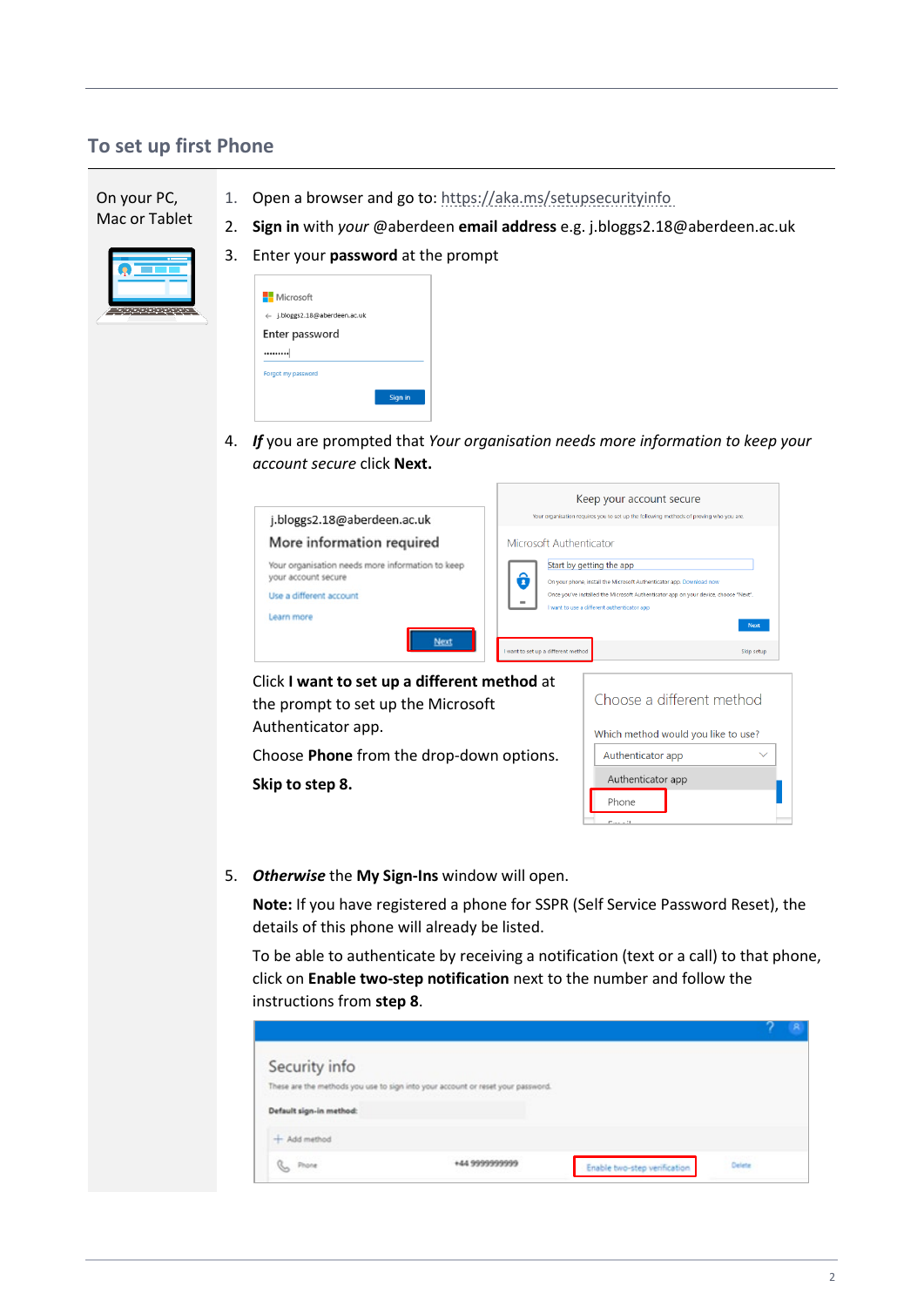If there are no phones listed continue to **step 6** to set up your first **Phone**. If you choose to register a *mobile phone* you will have the options to receive a text or call.

6. Click on **+ Add method**

| <b>My Sign-Ins</b>     |                                                                                 |
|------------------------|---------------------------------------------------------------------------------|
| <b>Q</b> Overview      | Security info                                                                   |
| <b>P</b> Security info | These are the methods you use to sign into your account or reset your password. |
| Organizations          | Default sign-in method:                                                         |
| <b>口</b> Devices       | Add method                                                                      |
| A Privacy              |                                                                                 |

#### 7. Choose **Phone** as your method and click **Add**

| Add a method |                                     |     |  |
|--------------|-------------------------------------|-----|--|
|              | Which method would you like to add? |     |  |
| Phone        |                                     |     |  |
|              | Cancel                              | Add |  |

8. In the **Phone** window, enter the details of your phone, on which you want to receive notification, i.e. **country code** (from the drop-down) and **phone number**.

| texting a code to your phone.            | You can prove who you are by answering a call on your phone or |
|------------------------------------------|----------------------------------------------------------------|
| What phone number would you like to use? |                                                                |
| United Kingdom (+44)                     | 999999999                                                      |
| Text me a code<br>Call me                |                                                                |
|                                          |                                                                |

- 9. Choose **Text me a code** *or* **Call me**.
- 10. Click **Next**

On your mobile phone If you chose **Text me a code** i. You will receive an SMS message to your mobile phone from SmsVerify similar to this:

###### Use this code for Microsoft verification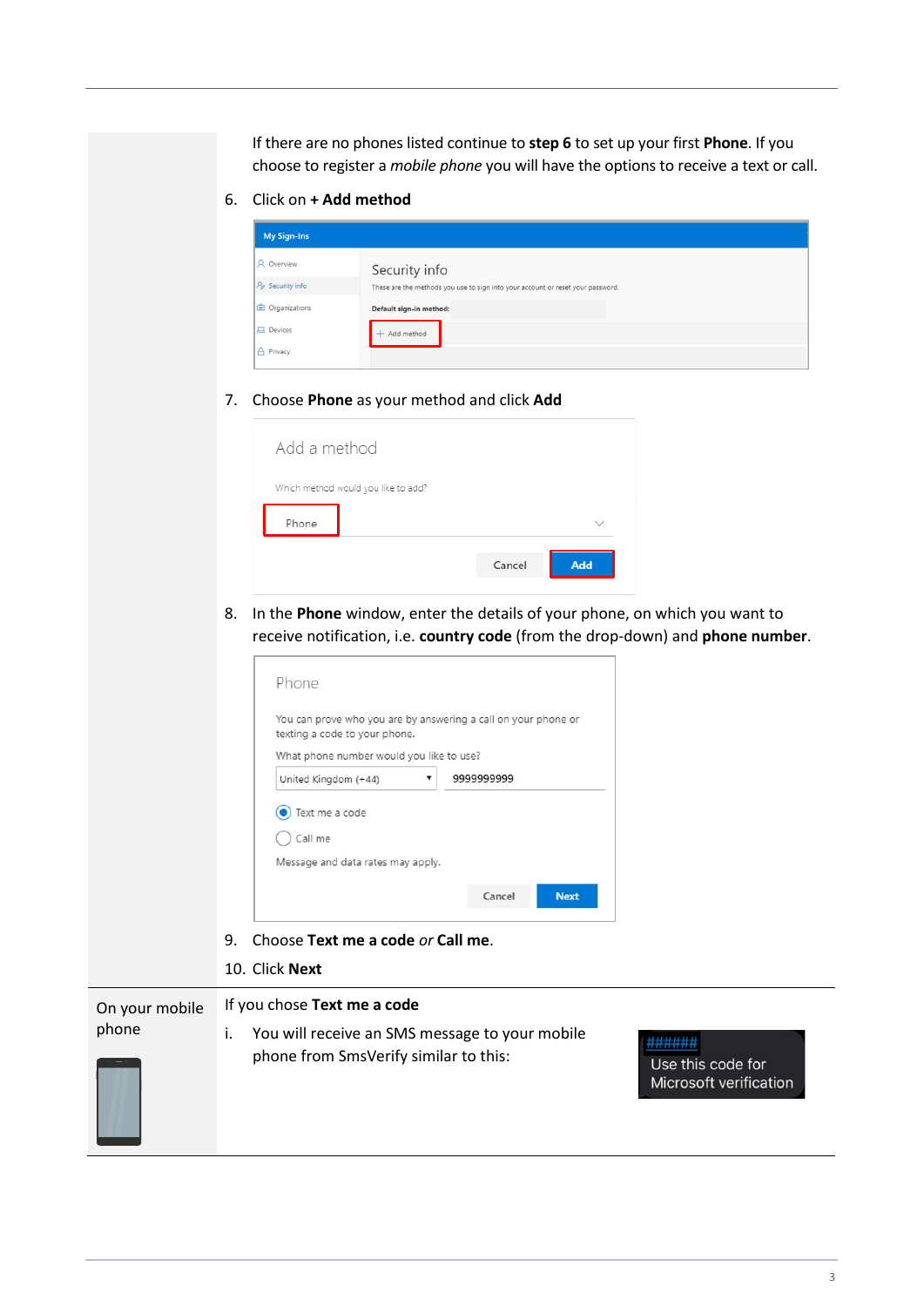

- v. You should hear the message: "Your sign in was successfully verified".
- vi. **End the call and return to the browser on your PC, Mac or Tablet.**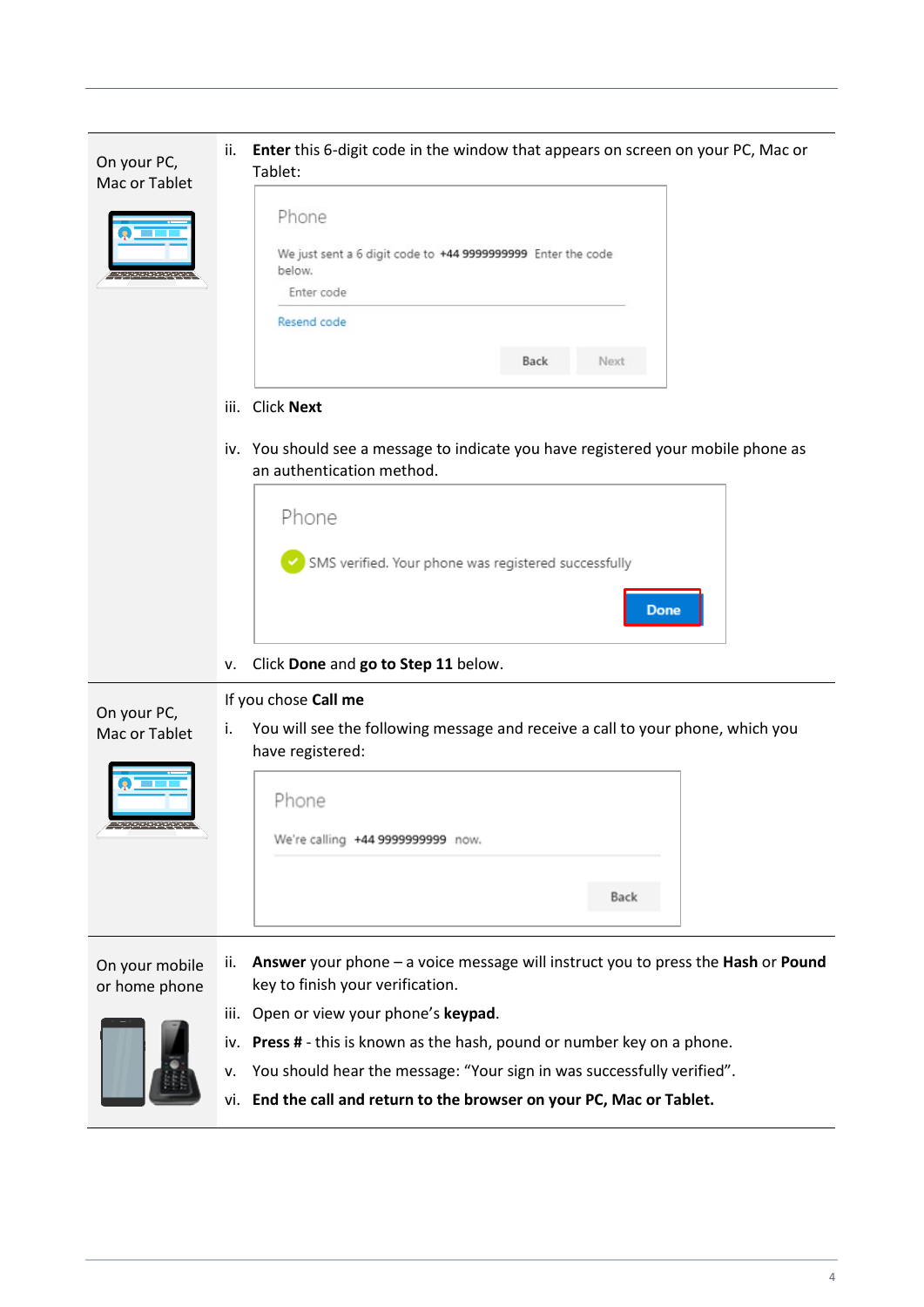

viii. Click **Done** and carry on to step 11.

On your PC, 11. Your phone will now appear on the list of methods of authentication:

| Mac or Tablet | My Sign-Ins                                                       |                                                                                                                          |                                                                                                                                                                         |        |                  |
|---------------|-------------------------------------------------------------------|--------------------------------------------------------------------------------------------------------------------------|-------------------------------------------------------------------------------------------------------------------------------------------------------------------------|--------|------------------|
|               | R. Dienteer<br>Fig. Security info.<br>Co Organizations<br>Devices | Security info<br>Default sign-in method: Microsoft Authenticator - notification Change<br>- Add method                   | These are the methods you use to sign into your account or reset your password.                                                                                         |        |                  |
|               | <b>B</b> Privacy                                                  | Phone<br>Misrosoft Authenticator                                                                                         | 144 9999999999<br><b>Brons</b>                                                                                                                                          | Change | Colora<br>Delete |
|               |                                                                   | way you chose to register it.                                                                                            | Note: If it is a mobile phone it will allow authentication by call or text, whichever                                                                                   |        |                  |
|               |                                                                   |                                                                                                                          | 12. At top of the My Sign-Ins window, under Security Info, you will see what has been<br>set as your Default sign-in method - for example Phone - text, as shown below. |        |                  |
|               | Security info                                                     |                                                                                                                          | These are the methods you use to sign into your account or reset your password.                                                                                         |        |                  |
|               |                                                                   | Default sign-in method: Phone - text +44 9999999999 Change                                                               | 13. Click Change to see other options and to select a different default sign-in method                                                                                  |        |                  |
|               |                                                                   | if required $-$ for example Phone $-$ call.<br>Change default method<br>Which method would you like to use to sign in?   |                                                                                                                                                                         |        |                  |
|               | Phone - call 01224272000                                          | Phone - text +44 9999999999<br>Phone - call +44 1224######<br>Phone - call +44 9999999999<br>Phone - text +44 9999999999 | $\checkmark$                                                                                                                                                            |        |                  |
|               |                                                                   | Microsoft Authenticator - notification                                                                                   |                                                                                                                                                                         |        |                  |

**Note**: If you have also set up the Microsoft Authenticator app*,* we recommend you set that as the Default sign-in method.



At this point, we *strongly* recommend that you *set up a second method* of authentication. You can do this in the **My Sign-Ins** window:

- 1. Click on **+ Add method**
- 2. Choose **Alternate phone** and follow instructions below, *or*  Choose **Authenticator app** and work through instructions in our separat[e Microsoft](https://www.abdn.ac.uk/it/documents/mfa-authenticator-app-aberdeen.pdf)  [Authenticator app guide.](https://www.abdn.ac.uk/it/documents/mfa-authenticator-app-aberdeen.pdf)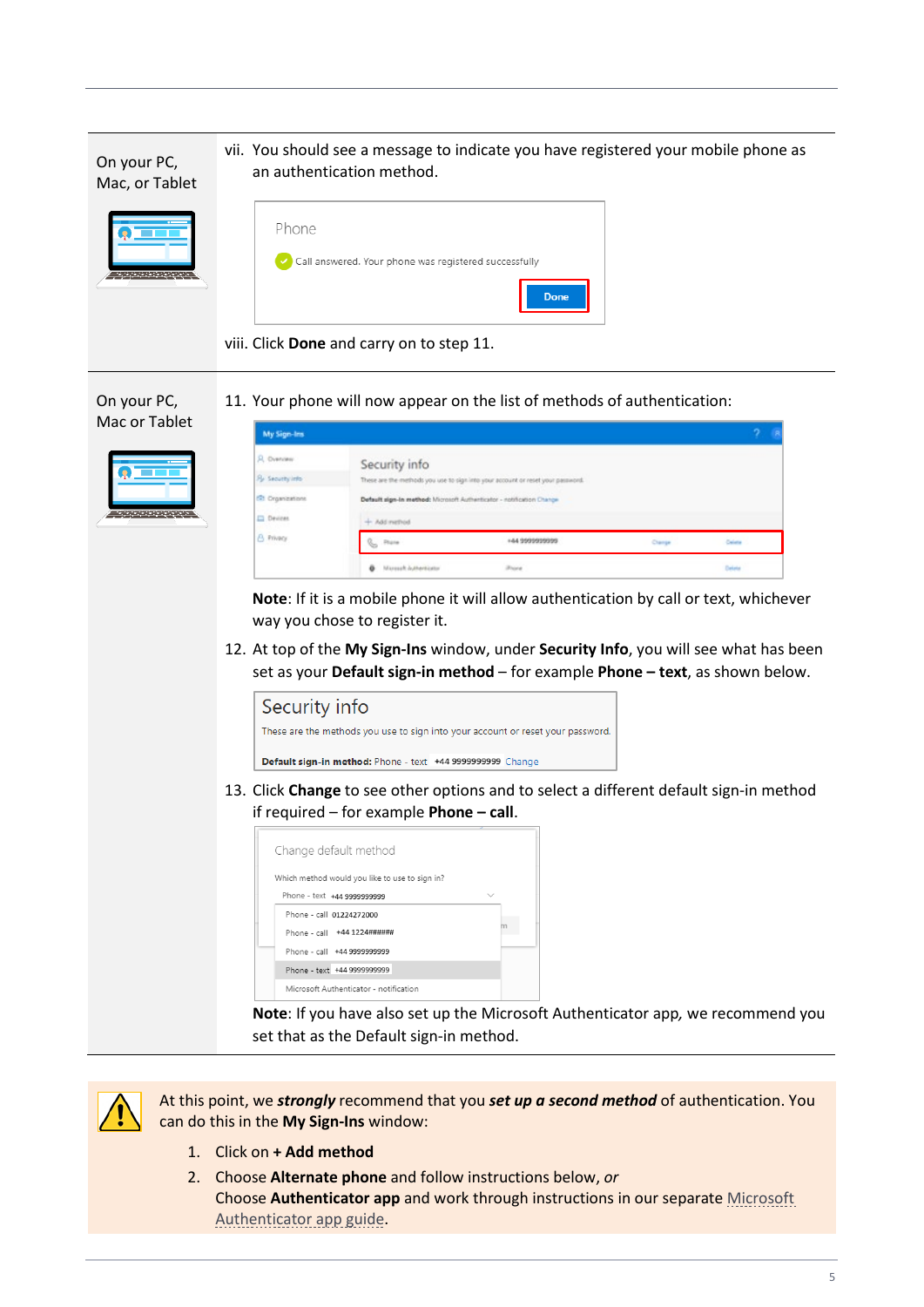### **To set up an Alternate phone**

You can only set up one Phone to receive texts, but you can set up an Alternate phone to receive calls.

- 1. Open a browser and go to:<https://aka.ms/setupsecurityinfo>
- 2. **Sign in** with *your* @aberdeen **email address**, e.g. j.bloggs2.18@aberdeen.ac.uk, and enter your **password** at the prompt.
- 3. In the **My Sign-Ins** window click on **+ Add method** (in the same way as above).
- 4. Choose **Alternate phone** as your method and click **Add**
- 5. In the **Phone** window, enter the details of your phone, on which you want to receive notification, i.e. **country code** (from the drop-down) and **phone number**.

**Note**: You can only receive calls to an Alternate phone.

- 6. Click **Next**
- 7. You will see a message that the Alternate phone is being called. LEAVING THE MESSAGE OPEN, go to your phone, which you have registered.
- 8. **Answer** your phone a voice message will instruct you to press the **Hash** or **Pound** key to finish your verification.
- 9. Open or view your phone's **keypad**.
- 10. **Press #**  this is known as the hash, pound or number key on a phone.
- 11. You should hear the message: "Your sign in was successfully verified".
- 12. **End the call** and **return to the browser on your PC, Mac, or Tablet**.
- 13. Click **Done** in the Phone window.
- 14. Your Alternate phone will now appear on the list of methods of authentication.

#### **Testing authentication**

- 1. In a browser on your PC, Mac or Tablet go t[o https://aka.ms/setupsecurityinfo](https://aka.ms/setupsecurityinfo)
- 2. If you are already signed in, go to your Profile picture, and choose **Sign out**.
- 3. **Sign in** again with *your* @aberdeen **email address**, e.g. j.bloggs2.18@aberdeen.ac.uk
- 4. Enter your **password** at the prompt.
- 5. If prompted to stay signed in, click **No**
- 6. From the menu on the left, click **Security Info**
- 7. You will see an action briefly on screen followed by one of the dialogs shown below.
	- If you chose Text as the default sign-in method, a code will be sent to your mobile phone. Enter this in the box provided on screen and click **Verify**. (a)
	- If you chose **Call** as the default sign-in method, you will receive a call. Answer this and follow the instructions using your phone's keypad. (b)

| j.bloggs2.18@aberdeen.ac.uk<br>(a)          |                                                     |
|---------------------------------------------|-----------------------------------------------------|
| Enter code                                  | j.bloggs2.18@aberdeen.ac.uk                         |
| We texted your phone +XX XXXXXXXX71. Please | (b)                                                 |
| enter the code to sign in.                  | Approve sign in request                             |
| Code                                        | We're calling your phone. Please answer it to<br>GK |
| Having trouble? Sign in another way         | continue.                                           |
| More information                            | Having trouble? Sign in another way                 |
| Verify                                      | More information                                    |